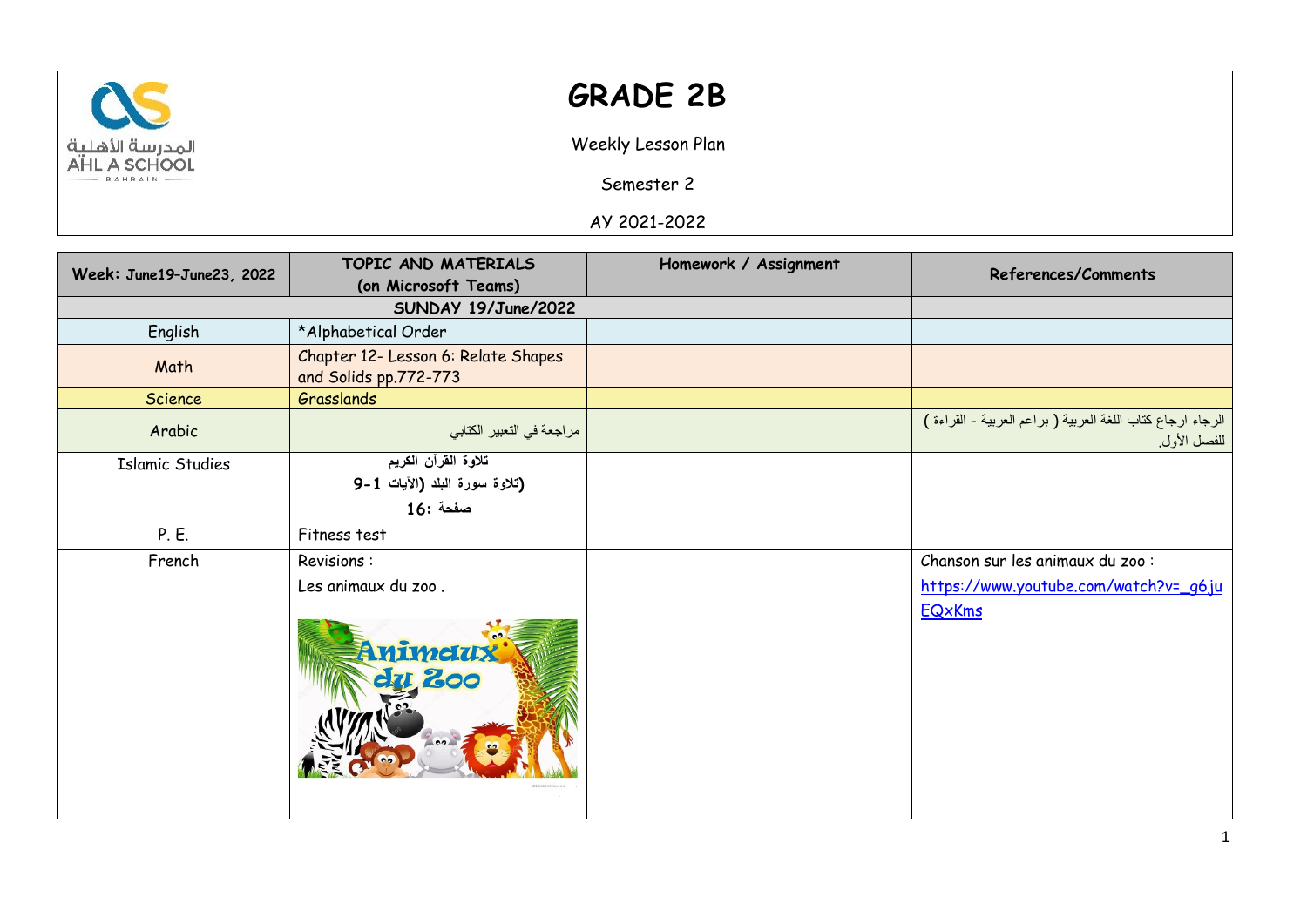|                      | MONDAY 20/June/2022                                                                                                                     |                                 |
|----------------------|-----------------------------------------------------------------------------------------------------------------------------------------|---------------------------------|
| English              | *Story Elements Activities                                                                                                              |                                 |
| Math                 | Chapter 12- Lesson 7: Halves, Thirds,<br>and Fourths pp. 778-779                                                                        |                                 |
| <b>Science</b>       | Water habitat - coral reef                                                                                                              |                                 |
| Arabic               | مراجعة في التراكيب اللغوية                                                                                                              |                                 |
| S.T.E.A.M            | <b>Charades</b><br>Whole class game<br><b>Note:</b> Please bring in the STEAM<br>Notebooks - which will be<br>collected by the teacher. | $-HAPPY-$<br>SUMMER<br>HOLIDAYS |
| Social Studies       | أنشطة تعزيزية                                                                                                                           |                                 |
| TUESDAY 21/June/2022 |                                                                                                                                         |                                 |
| English              | *Word Games                                                                                                                             |                                 |
| Math                 | Chapter 12- Lesson 8: Area pp.784-<br>785                                                                                               |                                 |
| <b>Science</b>       | Simulation-Living things in coral reefs                                                                                                 |                                 |
| Arabic               | مراجعة في القراءة الجهرية                                                                                                               |                                 |